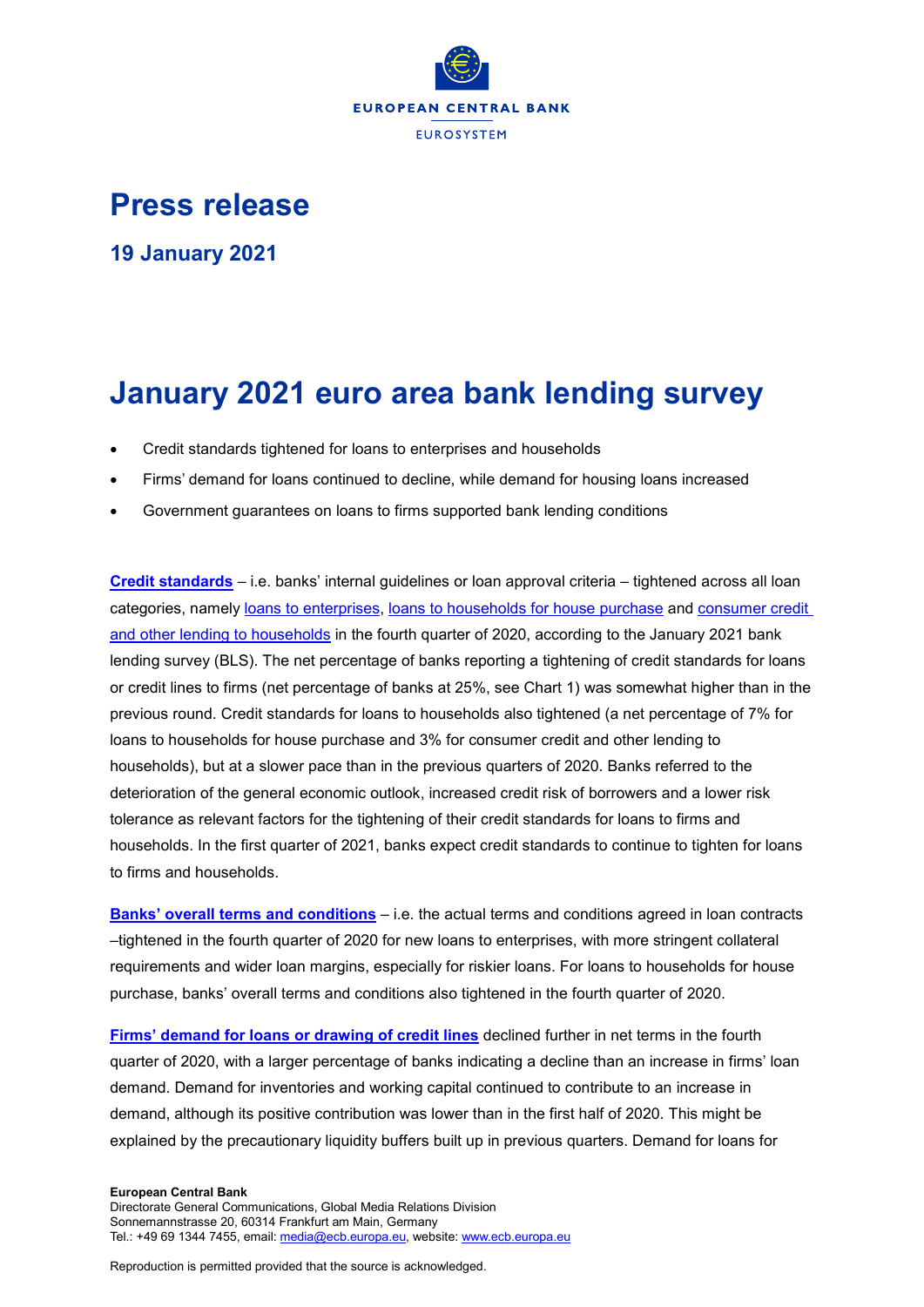fixed investment declined for the fourth consecutive quarter (see Chart 2). Net [demand for housing](https://sdw.ecb.europa.eu/quickview.do?SERIES_KEY=258.BLS.Q.U2.ALL.Z.H.H.B3.ZZ.D.BWFNET)  [loans](https://sdw.ecb.europa.eu/quickview.do?SERIES_KEY=258.BLS.Q.U2.ALL.Z.H.H.B3.ZZ.D.BWFNET) continued to increase in the fourth quarter of 2020, reflecting a catching-up in demand after the first lockdown period in the second quarter. For [consumer credit and other lending to households](https://sdw.ecb.europa.eu/quickview.do?SERIES_KEY=258.BLS.Q.U2.ALL.Z.H.C.B3.ZZ.D.BWFNET) a net percentage of banks reported a decline in demand, following a moderate increase in the previous quarter. Net demand for housing loans and consumer credit was supported by the low general level of interest rates, while lower consumer confidence continued to dampen demand. In the first quarter of 2021, banks expect net demand for loans to firms and for consumer credit to increase, while net demand for housing loans is expected to decline.

Euro area banks indicated that regulatory or supervisory action continued to strengthen banks' capital position and had a strong easing impact on their funding conditions in 2020. Banks also reported that supervisory or regulatory action continued to have a net tightening impact on their credit standards across all loan categories.

Euro area banks reported that non-performing loans (NPLs) had a tightening impact on credit standards and on terms and conditions for loans to enterprises and consumer credit in the second half of 2020 (and a broadly neutral impact for housing loans). Risk perceptions and risk aversion were the main drivers of the tightening impact of NPL ratios.

Looking at a sectoral breakdown, respondent banks indicated a net tightening of credit standards for loans to enterprises across all main sectors of economic activities in the second half of 2020. The net tightening was most pronounced for loans to firms in the commercial real estate and the wholesale and retail trade sectors.

Banks reported that coronavirus (COVID-19)-related government guarantees supported credit standards and helped keep terms and conditions for loans to firms more favourable in 2020. Banks also indicated a very strong net increase in demand for loans or credit lines with government guarantees in the first half of 2020, while the net increase in the second half was moderate, reflecting reduced liquidity needs.

The euro area bank lending survey, which is conducted four times a year, was developed by the Eurosystem in order to improve its understanding of banks' lending behaviour in the euro area. The results reported in the January 2021 survey relate to changes observed in the fourth quarter of 2020 and expected changes in the first quarter of 2021, unless otherwise indicated. The January 2021 survey round was conducted between 4 and 29 December 2020. A total of 143 banks were surveyed in this round, with a response rate of 100%.

## **For media queries, please contact Silvia Margiocco tel.: +49 69 1344 6619.**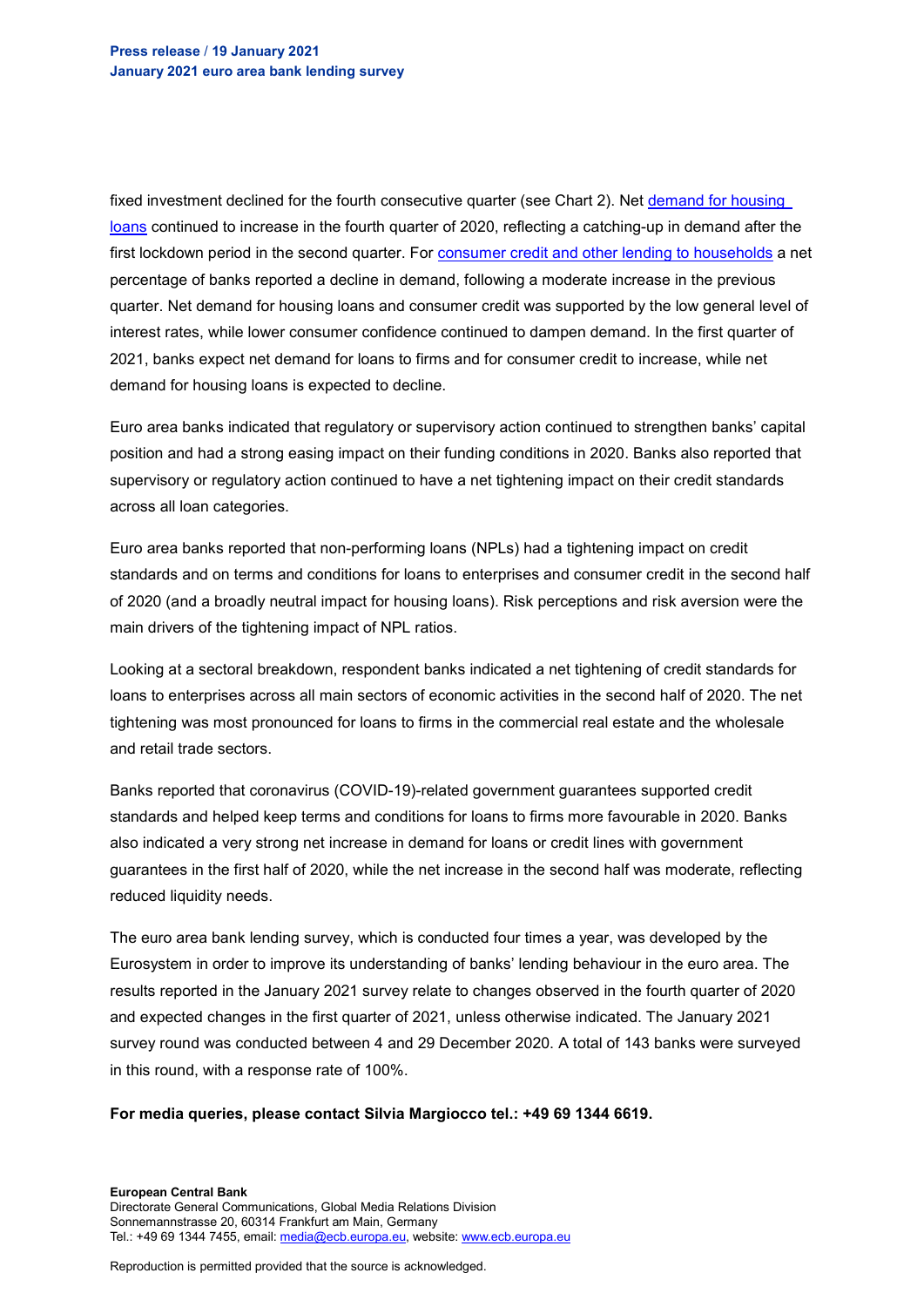## **Notes**

- **A report on this survey round** is available at [https://www.ecb.europa.eu/stats/ecb\\_surveys/bank\\_lending\\_survey/html/index.en.html.](https://www.ecb.europa.eu/stats/ecb_surveys/bank_lending_survey/html/index.en.html) A copy of the questionnaire, a glossary of BLS terms and a BLS user guide with information on the BLS series keys can also be found on that web page.
- **The euro area and national data series** are available on the ECB's website via the Statistical Data Warehouse [\(http://sdw.ecb.europa.eu/browse.do?node=9691151\)](http://sdw.ecb.europa.eu/browse.do?node=9691151). National results, as published by the respective national central banks, can be obtained vi[a https://www.ecb.europa.eu/stats/ecb\\_surveys/bank\\_lending\\_survey/html/index.en.html.](https://www.ecb.europa.eu/stats/ecb_surveys/bank_lending_survey/html/index.en.html)
- **For more detailed information** on the bank lending survey, see Köhler-Ulbrich, P., Hempell, H. and Scopel, S., "The euro area bank lending survey", *Occasional Paper Series*, No 179, ECB, 2016 [\(http://www.ecb.europa.eu/pub/pdf/scpops/ecbop179.en.pdf\)](http://www.ecb.europa.eu/pub/pdf/scpops/ecbop179.en.pdf).

## **Chart 1**

### Changes in credit standards for loans or credit lines to enterprises and contributing factors





Source: ECB (BLS).

Notes: Net percentages are defined as the difference between the sum of the percentages of banks responding "tightened considerably" and "tightened somewhat" and the<br>sum of the percentages of banks responding "eased somewh

**European Central Bank** Directorate General Communications, Global Media Relations Division Sonnemannstrasse 20, 60314 Frankfurt am Main, Germany Tel.: +49 69 1344 7455, email[: media@ecb.europa.eu,](mailto:media@ecb.europa.eu) website[: www.ecb.europa.eu](http://www.ecb.europa.eu/)